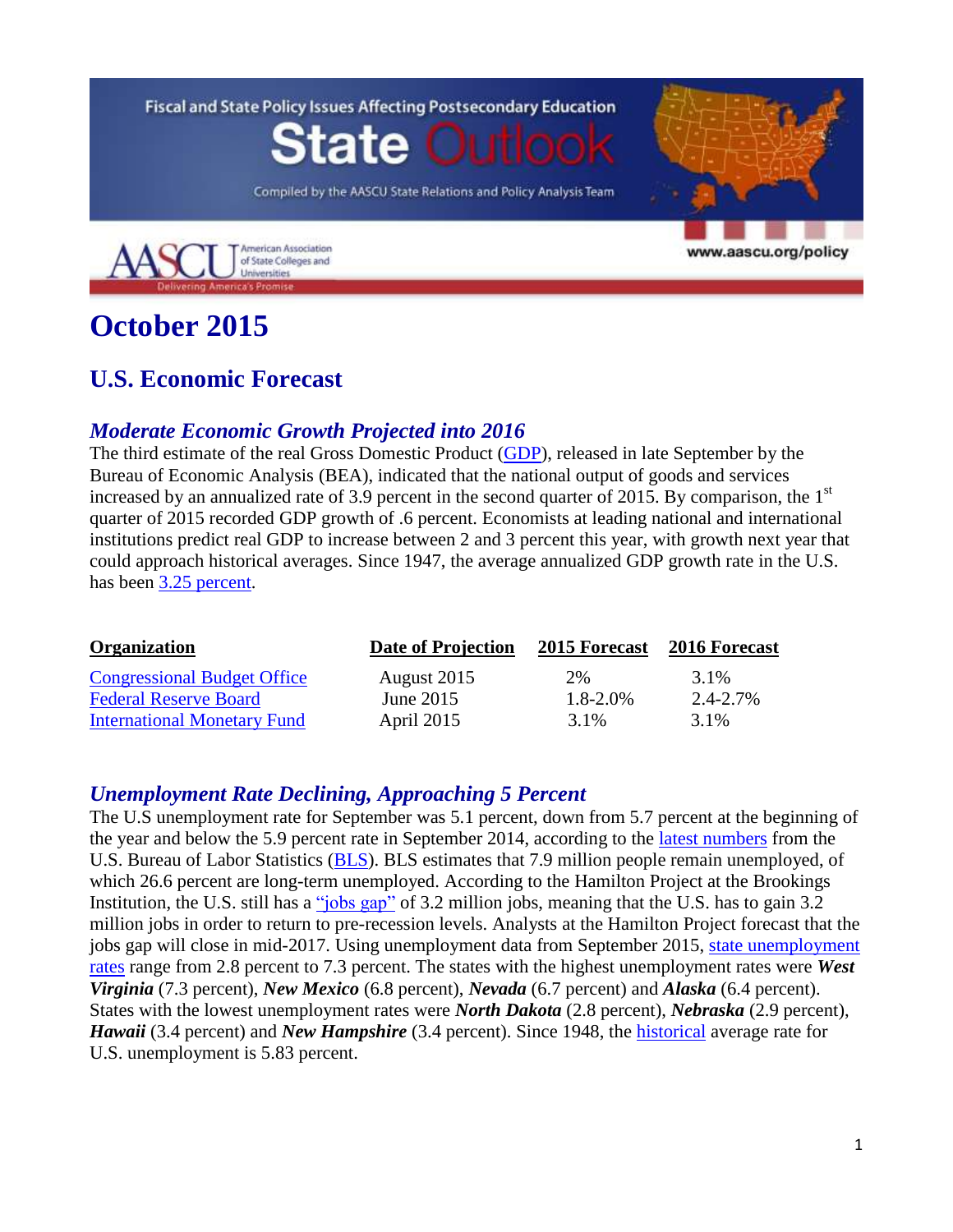# **State Economic Conditions**

#### *State Budgets Slowly Rebound from Recession, but Long-Term Health and Pension Obligations Loom*

State budgets have grown each year since 2011, but collectively remain below inflation-adjusted 2008 levels, according to a June [state fiscal survey](http://www.nasbo.org/sites/default/files/Report%20Summary%20-%20Spring%202015%20Fiscal%20Survey.pdf) from the National Association of State Budget Officers (NASBO). While executive budget proposals outlined earlier this year call for spending increases in most states, these increases are considered modest by historical comparisons. According to the report, the executive budgets collectively call for directing most new revenue to K-12 education (\$10.2 billion) and Medicaid (\$9.2 billion). New revenue directed at higher education was tallied at \$2.8 billion.

The NASBO brief, along with a [report](http://www.rockinst.org/pdf/government_finance/2015-06-23-Blinken_Report_Two.pdf) issued in June from the Rockefeller Institute of Government at the State University of New York, point to troubling long-term trends for state budgets, as health care and state pension obligations continue to consume larger shares of state budget revenues. In the nearterm, the Rockefeller report indicates that the economic recovery from the Great Recession has been slower than in past recessions, with weak tax collections from sales, personal income (particularly capital gains), and corporate income. As a result, state lawmakers have transitioned to other state revenue streams, including cigarette and fuel taxes.

# **State Higher Education Financing**

#### *Most States Increase Higher Education Budgets for FY 2016*

State higher education funding increased by 5.2 percent for the fiscal year that ended June 30, 2015 in most states, according to Illinois State University's [Grapevine analysis](http://education.illinoisstate.edu/grapevine/tables/Table2_GPV15.pdf) of state funding, with state higher education budgets increasing 11.7 percent over the last two fiscal years and 9.6 percent over the past five fiscal years. The [report indicates](http://education.illinoisstate.edu/grapevine/tables/Table3_GPV15.pdf) that higher education funding has increased the most over the last five years in the Rocky Mountain states (36.4 percent), New England (20.4 percent) and the Great Lakes (18.1 percent). Conversely, the regions in the U.S. with the smallest increases in funding during the past five years were the Southwest (1.7 percent), Mideast (5.2 percent) and Southeast (5.3 percent).

For the fiscal year that started July 1, based on an informal AASCU survey of state higher education officials, most states increased funding to higher education (see Table 1). A number of Western states made considerable increases to their higher education budgets, including *California*, *Nevada*, *Oregon*, and *Washington*. Due in part to the decline in oil prices, the states of *Alaska*, *Louisiana*, and *Oklahoma* had less state revenue and made reductions to their higher education budgets. *Arizona* and *Wisconsin* stood apart from the rest of the states for making deep cuts to higher education amid increases in neighboring states.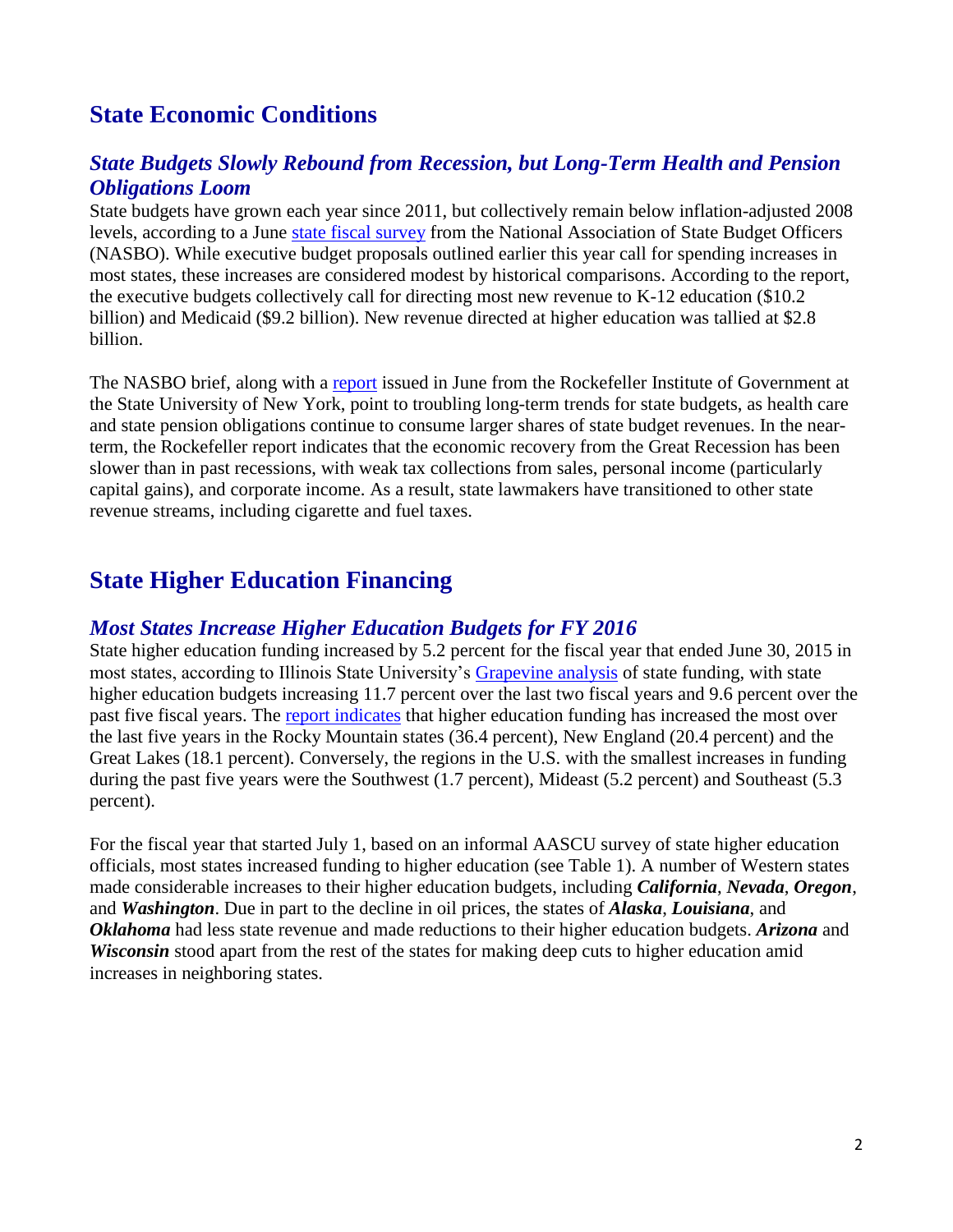| <b>Approximate Year-Over-Year Percent Change in FY 2016</b><br><b>State Operating Support for Public Four-Year Universities</b> |                         |                       |             |  |  |
|---------------------------------------------------------------------------------------------------------------------------------|-------------------------|-----------------------|-------------|--|--|
|                                                                                                                                 | ℅                       |                       | ℅           |  |  |
| <b>Alabama</b>                                                                                                                  | 1.5                     | <b>Montana</b>        | 5           |  |  |
| <b>Alaska</b>                                                                                                                   | $-5.3$                  | <b>Nebraska</b>       | 3.8         |  |  |
| <b>Arizona</b>                                                                                                                  | $-14$                   | <b>Nevada</b>         | 11.6        |  |  |
| <b>Arkansas</b>                                                                                                                 | $\cdot$ .2              | <b>New Hampshire</b>  | $\mathbf 0$ |  |  |
| <b>California</b>                                                                                                               | $8*$                    | <b>New Jersey</b>     | $-4.7$      |  |  |
| Colorado                                                                                                                        | 11                      | <b>New Mexico</b>     | 2.1         |  |  |
| <b>Connecticut</b>                                                                                                              | $-1.8/5.3*$             | <b>New York</b>       | 2.1         |  |  |
| <b>Delaware</b>                                                                                                                 | 2.6                     | <b>North Carolina</b> | 3.6         |  |  |
| <b>Florida</b>                                                                                                                  | 5.5                     | <b>North Dakota</b>   | 5.4         |  |  |
| Georgia                                                                                                                         | 4                       | Ohio                  | 4.7         |  |  |
| <b>Hawaii</b>                                                                                                                   | $4.4*$                  | <b>Oklahoma</b>       | $-2.4*$     |  |  |
| Idaho                                                                                                                           | $\overline{\mathbf{3}}$ | Oregon                | 15.6        |  |  |
| <b>Illinois</b>                                                                                                                 | <b>TBD</b>              | Pennsylvania          | <b>TBD</b>  |  |  |
| Indiana                                                                                                                         | 1.2                     | <b>Rhode Island</b>   | 4.1         |  |  |
| lowa                                                                                                                            | 1.3                     | <b>South Carolina</b> | 2.7         |  |  |
| <b>Kansas</b>                                                                                                                   | .6                      | <b>South Dakota</b>   | 3.8         |  |  |
| Kentucky                                                                                                                        | .6                      | <b>Tennessee</b>      | 5.5         |  |  |
| Louisiana                                                                                                                       | $-.3$                   | <b>Texas</b>          | 6.2         |  |  |
| <b>Maine</b>                                                                                                                    | 1.7                     | Utah                  | 5.6         |  |  |
| <b>Maryland</b>                                                                                                                 | 3.4                     | <b>Vermont</b>        | $\Omega$    |  |  |
| <b>Massachusetts</b>                                                                                                            | $2.9/4*$                | Virginia              | 2.8         |  |  |
| Michigan                                                                                                                        | 1.5                     | Washington            | 16          |  |  |
| <b>Minnesota</b>                                                                                                                | $6*$                    | <b>West Virginia</b>  | $-2.3$      |  |  |
| <b>Mississippi</b>                                                                                                              | 4.3                     | Wisconsin             | $-13.9$     |  |  |
| <b>Missouri</b>                                                                                                                 | 1.3                     | <b>Wyoming</b>        | 3           |  |  |

*Approximations: Data current as of September 22, 2015. Data compiled by AASCU. Notes:* 

*Connecticut: State operating support for the University of Connecticut declined 1.8 percent, while state operating support for the Connecticut State Colleges and Universities increased 5.3 percent.* 

*Hawaii: Number includes pre-existing collective bargaining increases.* 

*Minnesota: Funding number includes support for the University of Minnesota and the Minnesota State Colleges and Universities (MnSCU). MnSCU funding includes community and technical colleges.* 

*Oklahoma: Number includes debt bond service.* 

*California: The University of California funding number includes general obligation debt service and the California State University funding number includes health benefit costs for retirees and general obligation debt service.* 

*Massachusetts: State operating support for the Massachusetts state universities increased 2.9 percent, while state operating support for the University of Massachusetts increased 4 percent.*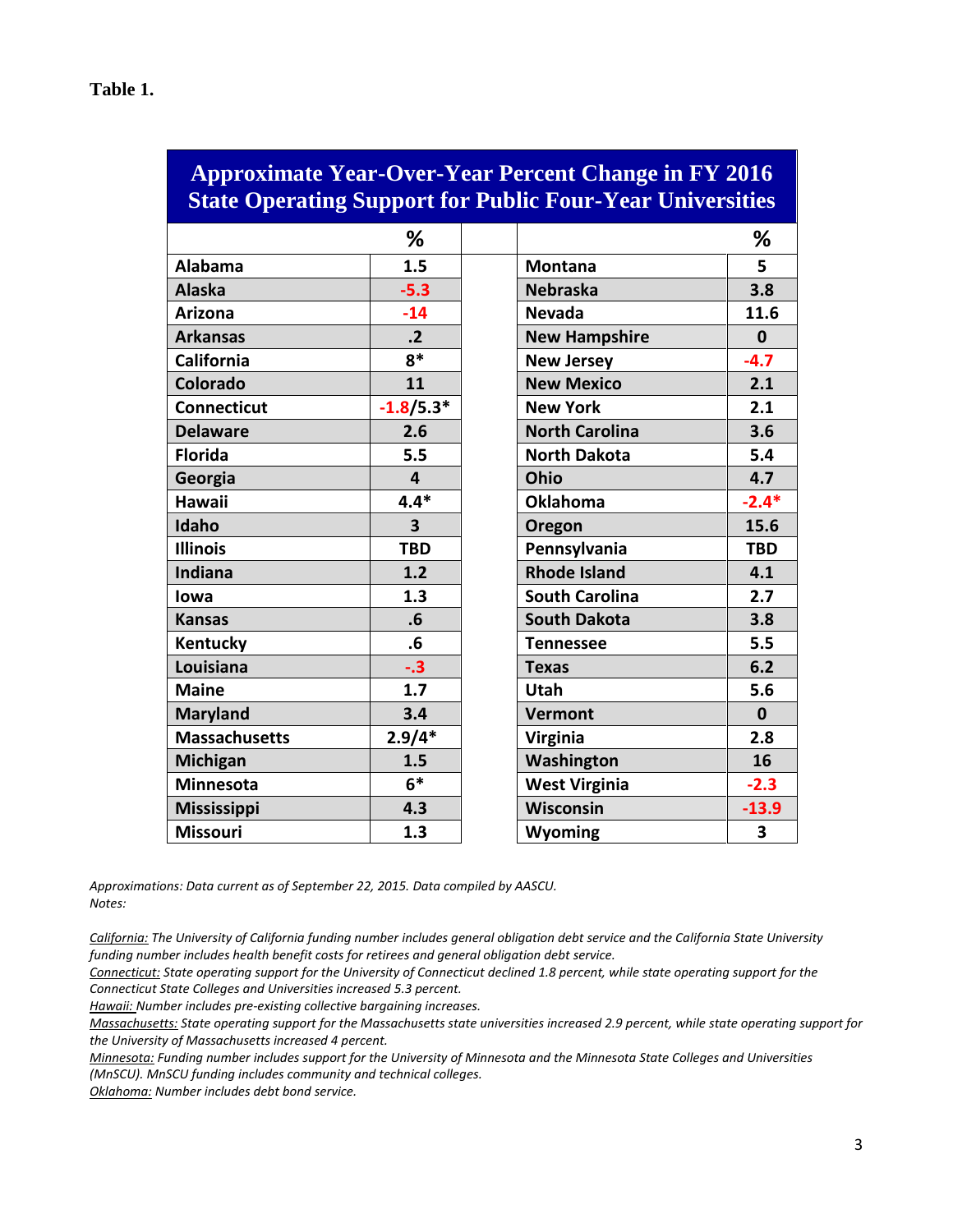### *State Reinvestment in Public Higher Education Resulting in Tuition Freezes or Relatively Modest Tuition Increases in Many States*

According to [data](http://trends.collegeboard.org/college-pricing) published last year by the College Board, published in-state tuition and fees increased 2.9 percent in 2014-15, slightly higher than the 2.8 percent increase in 2013-14. The report indicates that these tuition increases are the only such increases since the mid-1970s that have been below 3 percent.

For this academic year, state reinvestment in public higher education, coupled with agreements to freeze tuition or cap tuition increases, will likely result in another year of tuition increases that are collectively mild by historical standards. Shown below are year-over-year percent changes in in-state, undergraduate tuition rates for the 2015-16 academic year for select state higher education systems (Table 2).

#### **Table 2.**

| <b>Changes in In-state, Undergraduate Tuition for</b> |                    |  |  |  |
|-------------------------------------------------------|--------------------|--|--|--|
| 2015-16 Academic Year                                 |                    |  |  |  |
| California State University                           | 0%                 |  |  |  |
| <b>Kansas Board of Regents</b>                        | 3.6%               |  |  |  |
| Pennsylvania State System of                          | 3.5%               |  |  |  |
| <b>Higher Education</b>                               |                    |  |  |  |
| South Dakota Board of Regents                         | 5.8% (average)     |  |  |  |
| University of California                              | 0%                 |  |  |  |
| University of Illinois                                | 0%                 |  |  |  |
| University of Maine System                            | 0%                 |  |  |  |
| University of Minnesota                               | 1.5%               |  |  |  |
| University of Missouri                                | 0.8%               |  |  |  |
| University of Montana System                          | 0%                 |  |  |  |
| University of Nebraska                                | 1.75%              |  |  |  |
| University of Tennessee System                        | 3%                 |  |  |  |
| University System of Georgia                          | $2.5 - 9\% *$      |  |  |  |
| University System of New                              | 2.75%              |  |  |  |
| Hampshire                                             |                    |  |  |  |
| University of Wisconsin System                        | 0%                 |  |  |  |
| Utah System of Higher                                 |                    |  |  |  |
| Education                                             | $3.06\%$ (average) |  |  |  |
| All public colleges and                               | $-5%$              |  |  |  |
| universities—Washington                               |                    |  |  |  |

*Note: The University System of Georgia had 20 institutions that increased tuition by 2.5 percent, and 10 institutions that increased tuition between 3 percent and 9 percent.*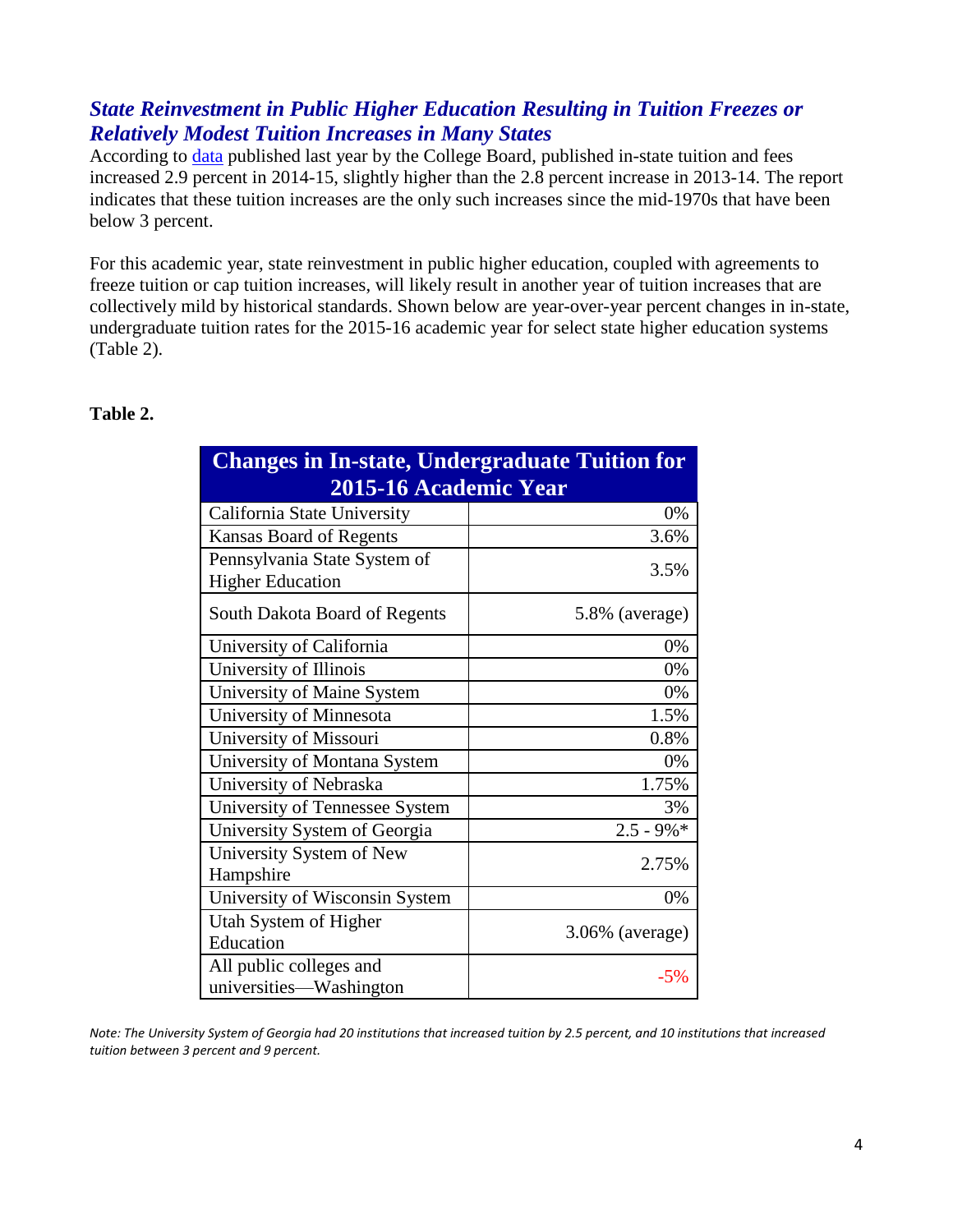#### *State Financial Aid Increased in 2013-14*

An annual [report](http://www.nassgap.org/document_download.aspx?documentID=1094) by the National Association of State Student Grant and Aid Programs (NASSGAP) indicates that for the 2013-14 academic year, states collectively awarded \$11.7 billion in student financial aid, representing an increase of 1.6 percent in constant dollar terms and 3.6 percent in nominal terms from the previous year. Promisingly, undergraduate need-based aid increased from the previous year from \$7.0 billion to \$7.4 billion, a 5.8 percent nominal increase. According to the report, states collectively awarded 75 percent of grants based on need and 25 percent based on factors other than need.

#### *Strong Gains in Charitable Giving in 2014*

According to the Council for Aid to Education, charitable contributions to U.S. universities [increased](http://cae.org/images/uploads/pdf/VSE-2014-Press-Release.pdf) by 10.8 percent in 2014 to a record \$37.45 billion. The percent increase was the highest since 2000. Notably, the top 20 fundraising institutions raised 30 percent of the total revenue.

#### *University Endowments Experience Double-Digit Growth*

A [report](http://www.nacubo.org/About_NACUBO/Press_Room/2014_NACUBO-Commonfund_Study_of_Endowments_(Final_Data).html) released in January 2015 from the National Association of College and University Business Officers and the Commonfund Institute indicated that college and university endowments grew by an average of 15.5 percent in FY 2014, an uptick from an 11.7 percent increase in FY 2013. According to the report, endowments represent an average of 9.2 percent of institutions' total operating budgets, compared with 8.8 percent in 2013.

### **Higher Education Policy Outcomes—States' 2015 Legislative Sessions**

Listed below are highlights from the 2015 state legislative sessions, aligned with the [Top 10 State](http://www.aascu.org/policy/publications/policy-matters/Top10StatePolicyIssues2015.pdf)  [Higher Education Policy Issues for 2015,](http://www.aascu.org/policy/publications/policy-matters/Top10StatePolicyIssues2015.pdf) as published by the American Association of State Colleges and Universities (AASCU). For a more comprehensive list of higher education policy measured introduced this year, visit the Education Commission of the States' *[2015 State Policy Database](http://b5.caspio.com/dp.asp?AppKey=b7f930003204329dff2e4cf1af9e&yr=2015)*.

### **1#—Tuition Policy**

State funding increases have allowed state political and higher education officials to negotiate tuition freezes, such as in *California*. Other states, such as *Colorado*, approved caps on tuition increases this year. *Michigan* approved a voluntary 3.2 percent cap on tuition increases in exchange for institutional access to a performance-based state funding pool. The most notable move on tuition policy this year was *Washington*'s tuition reduction, which cut tuition rates by 5 percent for the 2015-16 school year, and another 10-15 percent the following year. Following 2016, state law will cap tuition increases in the state at the annual average increase in the state's median hourly wage over the past 14 years. *Minnesota* also lowered tuition, cutting tuition rates at two-year colleges by 1 percent next year after a freeze this year. *Ohio*'s enacted budget law calls on colleges to find ways to lower costs by 5 percent.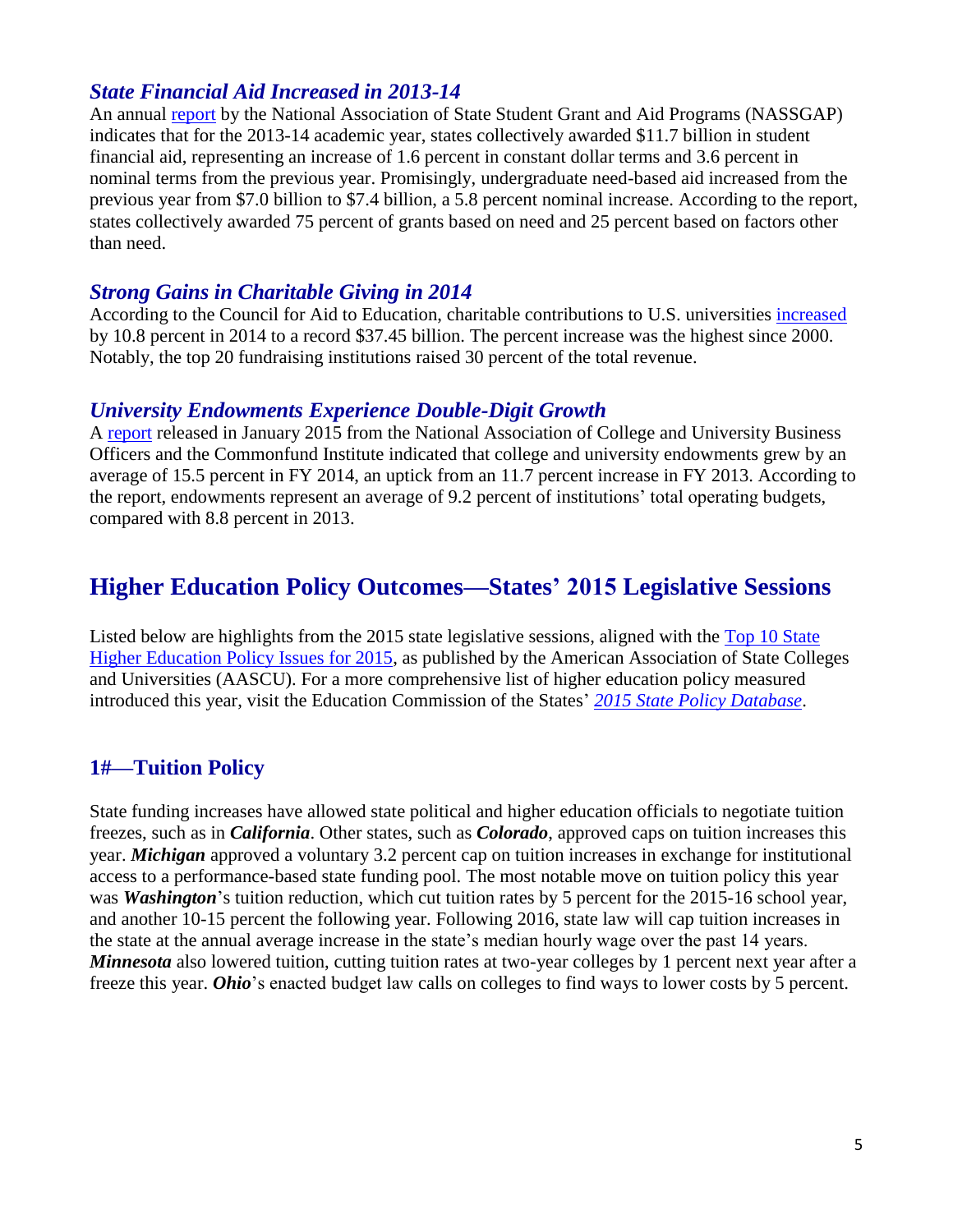### **2#—State Appropriations for Higher Education**

With a few notable exceptions, state appropriations for higher education will increase in FY 2016 in many states. Most notably, *Wisconsin* cut \$250 million from their higher education budget as most states in the region either maintained current funding levels or increased funding for higher education. *Arizona* made deep cuts to their higher education budget as well, while a number of states in the West, such as *California*, *Nevada*, *Oregon* and *Washington*, made significant new investments in public higher education.

#### **3#—Campus Sexual Assault**

Legislation to address campus sexual assault was prevalent on legislative agendas this year, as state lawmakers discussed whether existing state laws and campus protocols are able to effectively prevent campus sexual assault, address the needs of victims, and fairly adjudicate issues in this domain. *New York* and *Virginia* enacted legislation to annotate academic transcripts if a student has been suspend or expelled for sexual assault, while *California* and *Maryland* lawmakers introduced bills with similar provisions. A small but growing number of states, including *California* and *New York*, have adopted affirmative consent requirements for sexual relations on campus. *Hawaii* passed legislation to form a task force to study the issue, while *Oregon* enacted a law enhancing privacy protections for victims. A number of states, such as *Connecticut*, *Colorado* and *Louisiana*, passed bills to assist victims in accessing medical services. State higher education systems, such as the University of *Minnesota* and the *Louisiana* Board of Regents, also revisited and strengthened their policies in this area.

### **4# —Veterans Education Benefits**

In accordance with a 2014 federal law, institutions must now extend in-state tuition benefits to veterans, regardless of residency status, in order to participate in the GI Bill program. According to the new federal law, veterans' spouses and dependents would also be able to participate in the program. Beyond this, some states, such as *Texas* and *Arizona*, examined veterans education benefits specific to their state. *Louisiana* passed two bills promoting education benefits for veterans, including authorizing institutions to grant credit for military training and experience, as well as establishing a "Military & Veteran Friendly Campus" designation to identify those institutions that are most successful in graduating veterans.

### **5#—Undocumented and DACA Students**

The 2015 legislative sessions witnessed an array of discussions about state tuition and financial aid policies pertaining to undocumented students and students with federal Deferred Action for Childhood Arrival (DACA) status. In *Connecticut*, a bill was signed into law that will lower the residency standards necessary for undocumented students to be eligible for in-state tuition rates. The *Connecticut* Senate also approved legislation to extend financial aid to undocumented students, but the bill has yet to pass the House. At the other end, *Kansas* and *Texas* are among the states that considered, but did not pass, legislation to bar undocumented students from accessing in-state tuition rates. According to a [July 2015 report](http://www.ncsl.org/research/immigration/tuition-benefits-for-immigrants.aspx) from the National Conference of State Legislatures, 20 states offer in-state tuition to undocumented students, while five states extend state financial aid to those students. *Oregon* is now the sixth state that allows financial aid eligibility for undocumented students, due to legislation signed in August.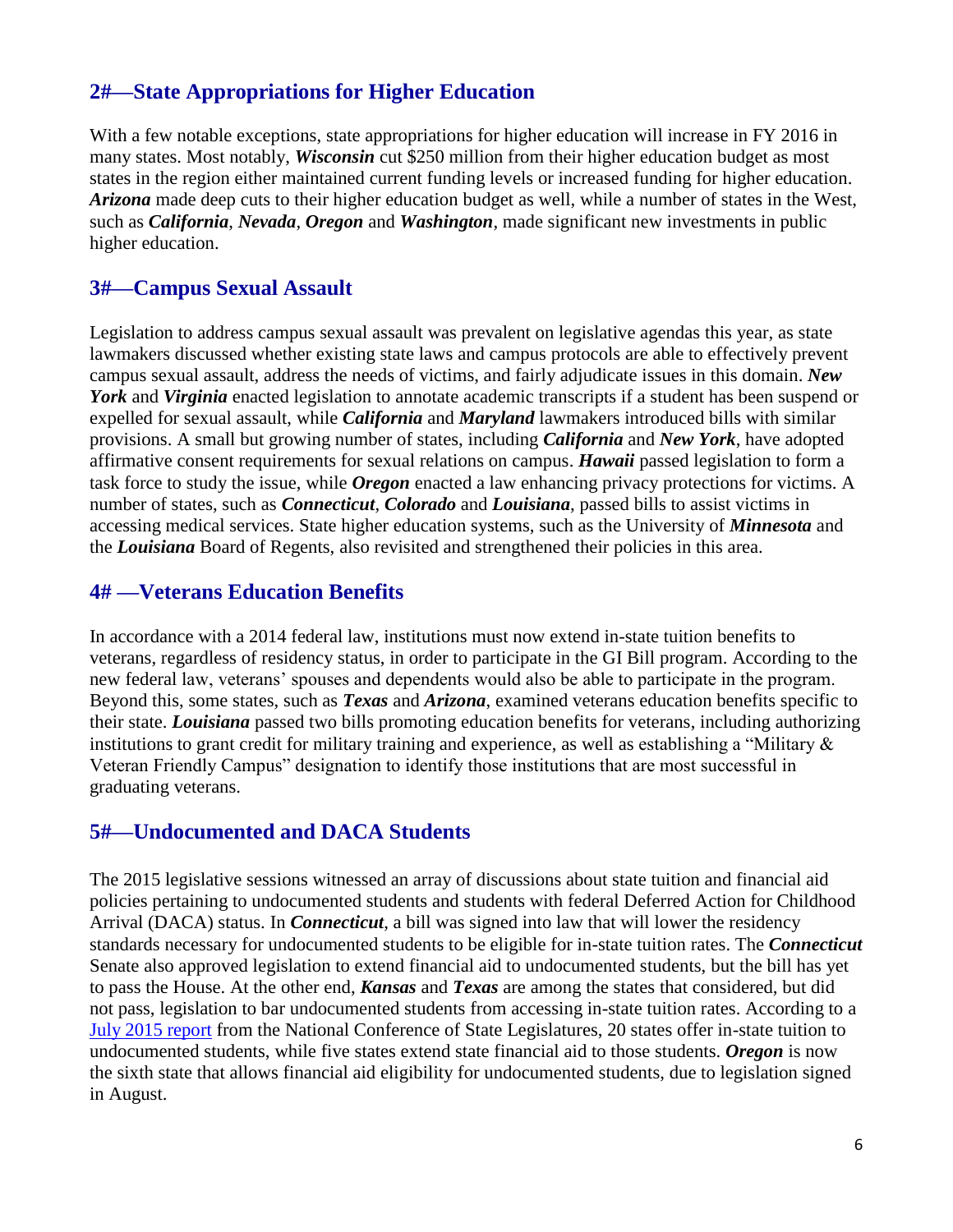There was also discussion about how students with "lawful presence" in the U.S. through DACA status fit into state tuition and financial aid policy. *Missouri* lawmakers incorporated new language into their higher education appropriation bill mandating that public institutions must apply international tuition rates to students with an "unlawful immigration status" in the U.S. in order to receive state funds. This change made students with DACA status ineligible for the in-state tuition rate, as it replaced language requiring "lawful presence" for the lower in-state rate. Missouri lawmakers also passed a bill barring students with DACA status from accessing the state's A+ scholarship program. While Gov. Jay Nixon vetoed the bill, lawmakers ultimately overrode Nixon's veto, turning the legislation into state law. In *Georgia,* a case on whether DACA students are eligible for the lower in-state tuition rates has reached the state's Supreme Court. A similar court case in *Arizona* found that DACA students are eligible for in-state tuition, and the state's Board of Regents adopted a policy extending in-state rates to these students.

### **#6—Guns on Campus**

Legislation designed to restrict the authority of campus officials to establish campus weapons policies remains prominent in many state legislatures. Over a dozen states, including *Arkansas*, *Florida*, *Georgia*, *Indiana*, *Michigan*, *Montana*, *Nevada*, *Oklahoma*, *South Carolina*, *South Dakota*, *Tennessee*, *Texas* and *Wyoming* considered bills remove campus or state restrictions regarding carrying guns on campus. However, *Texas* was the only state that approved major legislation to allow guns on campus. As of February 2015, [seven states](http://www.ncsl.org/research/education/guns-on-campus-overview.aspx) allow guns on campus; *Texas* will be the 8<sup>th</sup> state. Conversely, *California* passed legislation that bans concealed weapons on college campuses. Although guns on campus legislation in *Florida* failed in committee this year, state lawmakers are already revisiting the issue. *Wisconsin* is also currently considering legislation to allow guns in campus buildings.

### **7#— Secondary-Postsecondary Education Standards Alignment**

Five years after states initiated the development of the Common Core State Standards (CCSS) and voluntarily adopted them, the standards continue to generate considerable debate. Yet despite some efforts to repeal them, the standards remain in place in the vast majority of states. During the 2015 legislative session, no state passed a full-scale repeal of the CCSS. *Tennessee, Louisiana and New Jersey* have initiated a review of their standards, joining *Alabama, Arizona, Arkansas, Idaho, Kentucky, Maine, Missouri, Mississippi, North Carolina, North Dakota, New York, Ohio and West Virginia*. To date, most states that have reviewed the standards have only made minor changes. Since the initial adoption by 46 states and Washington, D.C., only *Oklahoma* has repealed the standards and replaced them with something completely different. Other states, like *Indiana* and *South Carolina*, developed new standards that ended up being relatively well aligned with Common Core. *Alaska, Nebraska, Texas and Virginia* never adopted the CCSS.

### **8#—State Student Aid Programs**

State lawmakers continued to revise their approach to state student grant aid programs. *Texas*  lawmakers agreed to phase out the B-On-Time loan system and the Top Ten Percent Scholarship, but increased funding to TEXAS Grants and the Texas Education Opportunity Grant. *Nevada* implemented the Silver State Opportunity Grant Program, which offers funds to low-income students enrolled in 15 credits per semester at a Nevada community college or Nevada State College.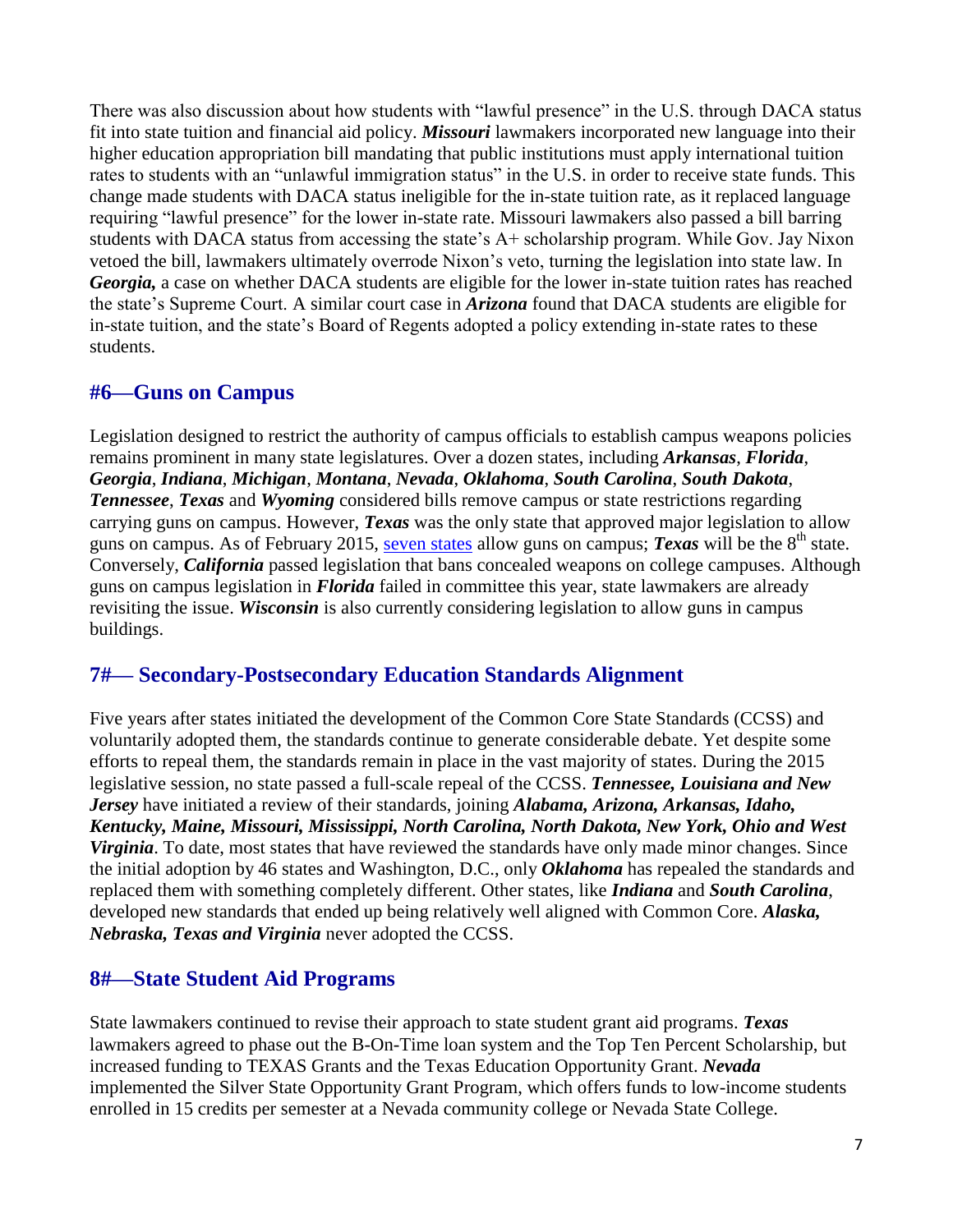#### **9#—Performance-Based Funding**

The movement toward performance- and outcomes-based higher education funding has continued in states throughout the country this year. *Connecticut* formed a taskforce to explore an outcome-based funding model for the state's public colleges and universities, while a *Vermont* committee also began work on system linking state funding to performance. *Iowa* had a debate on performance-based funding, but legislators ultimately did not approve the model proposed by the Board of Regents. A handful of other states, including *Alabama*, *Arkansas*, *Arizona*, *Kentucky*, *Rhode Island* and *Texas* explored or are exploring performance-funding models, while *Utah* approved moving to a performance-based funding model. Governors in *Florida*, *New York* and *Wisconsin* voiced their support for performance-based higher education funding this year*.* [Thirty-two states](http://www.ncsl.org/research/education/performance-funding.aspx) have some form of performance-based funding, with five additional states currently transitioning to the model, according to the National Conference of State Legislatures.

#### **10#—Free Community College**

The tuition-free community college concept has received a significant amount of attention nationally due to President Obama's America's College Promise Act. At the state level, *Oregon* became the second state, after *Tennessee*, to advance the free community college concept. The Oregon Promise program will cover any remaining tuition after deducting state and federal grants ("last dollar"). The Oregon program provides each eligible student with a minimum grant of \$1,000 that students can use for educational expenses; the maximum grant will cover the entire tuition cost of full-time community college in the state. *Minnesota* approved the College Occupational Scholarship Pilot program that will provide "last dollar" support to cover any tuition and fees for programs in high-demand fields. According a [July analysis](http://www.ncsl.org/research/education/free-community-college.aspx) from the National Conference of State Legislatures, at least 10 other states considered free community college in this legislative session.

## **Notable Policy Issues from the AASCU Top Ten**

### **Community College Bachelor's Degree**

Currently, 22 states allow community colleges to confer bachelor's degrees, with *California* higher education officials approving bachelor's degree programs in select disciplines. *Michigan* lawmakers considered a bill that would allow the state's community colleges to offer bachelor's degrees in nursing. *New Hampshire* also considered legislation that would allow community colleges to offer bachelor's degrees.

#### **Dual Credit/Concurrent Enrollment**

State policies to promote dual credit/concurrent enrollment opportunities remain popular with state legislators and governors, with the Education Commission of the States (ECS) noting that at least 19 [bills](http://b5.caspio.com/dp.asp?AppKey=b7f93000695b3d0d5abb4b68bd14&id=a0y70000000Cbp8AAC) were signed into law on this topic this year. According to ECS, 47 of the 50 states currently have statewide dual enrollment policies. Governors also raised the profile of dual enrollment, with an AASCU analysis finding that 11 governors mentioned dual enrollment in their *State of the State* addresses earlier in the year.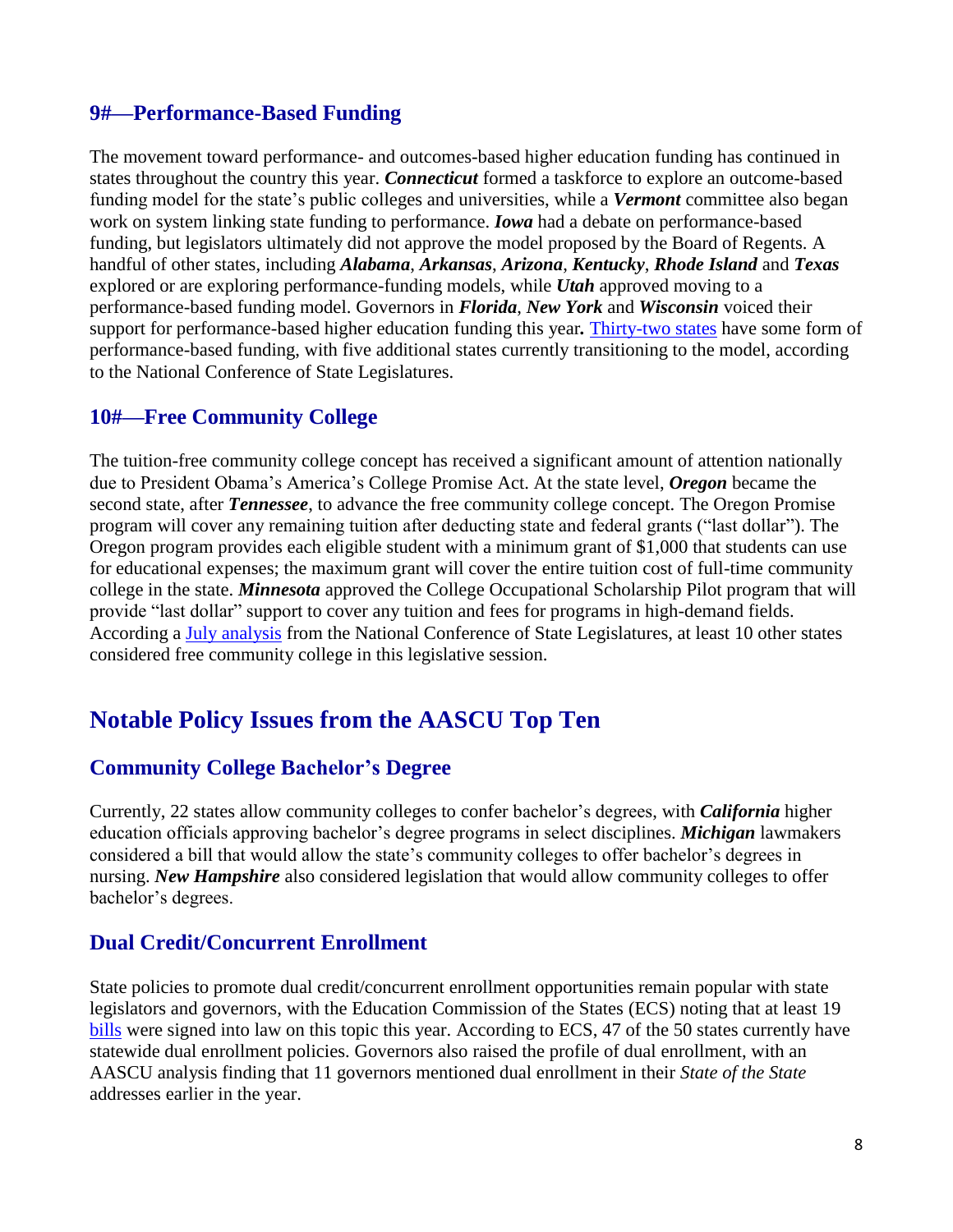### **Consumer Protection Involving For-Profit Colleges**

A number of state attorneys general remain protecting consumers from fraud and abuse in the forprofit college sector. *Kentucky* Attorney General Jack Conway (D) who leads a 37-state working group to review practices in the sector, joined 11 other attorneys general in May in a letter to the U.S. Department of Education asking federal officials to refrain from advising students to transfer to forprofit institutions that are currently under investigation. Individual state attorneys general also took action against alleged improprieties in the for-profit college sector this year, such as *Massachusetts*  Attorney General Maura Healey (D) settling a lawsuit against two for-profit colleges for \$2.3 million in July.

### **Pay-It-Forward College Financing**

Over the past several years, a number of states have explored implementing a college financing system that would allow students to attend college without paying tuition. The students would instead pay back a portion of their earnings over an extended period of time following completion of their academic program. The concept, called "Pay It Forward" (PIF), has garnered significant media attention but remains costly and impractical. In the 2015 legislative sessions, [12 states](http://www.nacacnet.org/issues-action/LegislativeNews/Pages/Pay-It-Forward.aspx) have introduced PIF legislation, according to the National Association of College Admissions Counseling. Since 2012, three states have approved bills to study the idea.

#### **Reciprocal State Authorization of Distance Education Programs**

States throughout the nation enacted bills this year allowing them to participate in an interstate reciprocity agreement for oversight of distance education, known as the State Authorization Reciprocity Agreements (SARA). *Arkansas*, *Illinois*, *Iowa*, *Michigan*, *Minnesota*, *New Mexico*, *Ohio*, *Oklahoma*, *Tennessee* and *Wyoming* joined SARA in 2015. The new members of SARA bring the total number of participating states to 29.

### **States' Review of Privacy Laws**

State lawmakers continue to demonstrate interest in legislation related to student data privacy in both K-12 and higher education. According to a September 2015 [report](http://dataqualitycampaign.org/wp-content/uploads/2015/09/DQC-Student-Data-Laws-2015-Sept23.pdf) from the Data Quality campaign, 15 states passed 28 new data privacy bill this year, up from 24 bills approved last year. While only a few of these bills explicitly addressed privacy in higher education, the unspecified scope of others could be interpreted to include higher education.